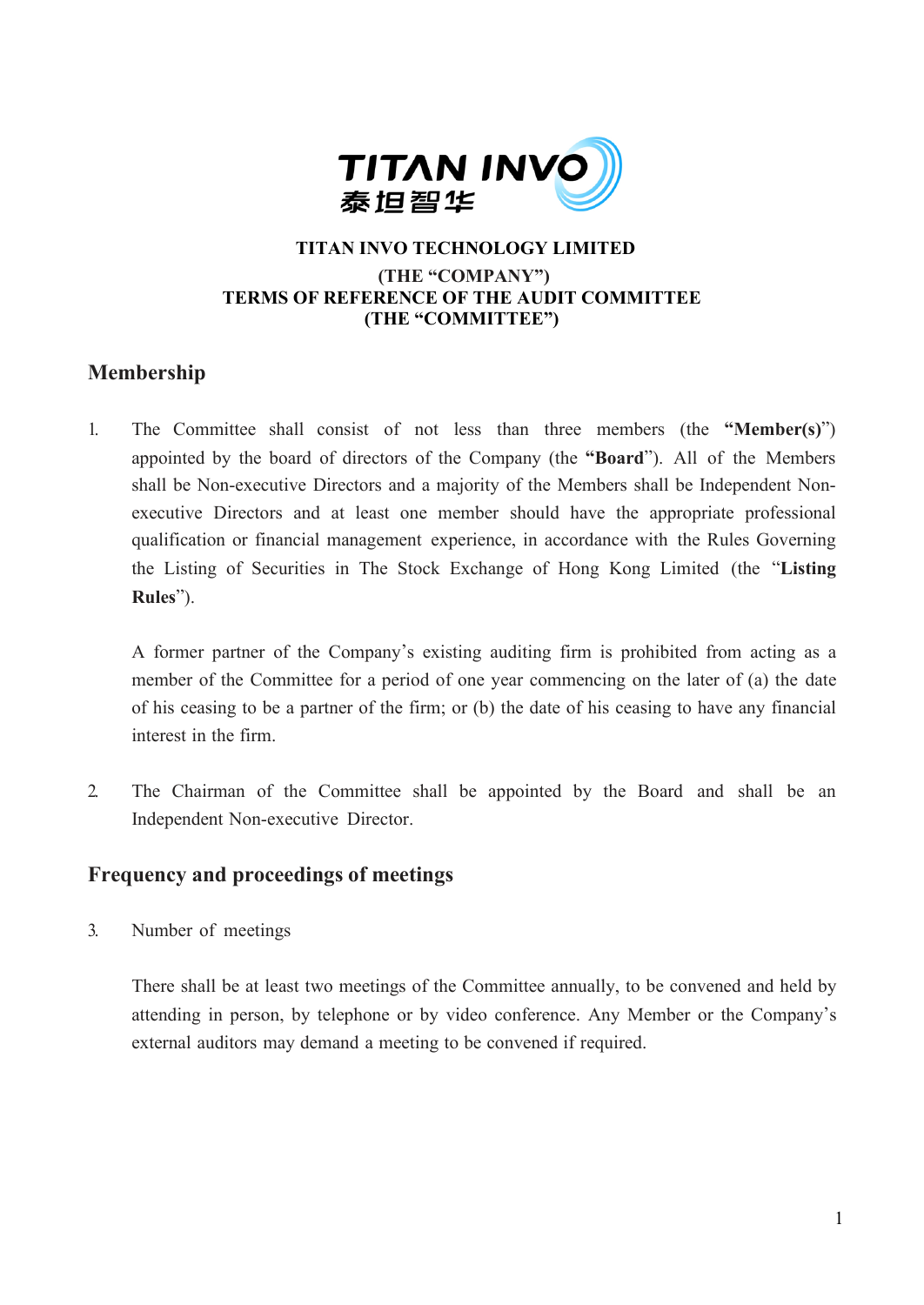#### 4. Notice of meetings

Unless waived by all Members by notice, the Secretary to the Committee shall give seven days prior notice to all Members for any meeting of the Committee to be convened and shall circulate the meeting agenda to the Members.

## 5. Quorum

Meetings of the Committee shall be attended by more than one-half of the Members to be effective.

6. Conducting the meetings

Meetings of the Committee could be convened by attending in person, by telephone or video conference. Members could attend the meetings through telephone conference or through similar arrangements under which Members could communicate with each other. With the consent of all Members, resolutions of the Committee could be passed by written resolutions.

#### 7. Resolutions

Any resolutions shall be passed by the majority vote of the Members who attend the meeting.

## 8. Invitations

The Committee could invite any Executive Directors of the Company, external advisers or other individuals to attend the meetings of the Committee, but such Executive Directors of the Company, advisers or individuals are not entitled to vote at the meetings.

9. Minutes of the meetings

Full minutes of meetings of the Committee should be kept by the secretary to the Committee. The minutes shall record the matters considered and the decisions reached by the Members in detail, including any doubts or disagreements raised by the Members. Draft and final versions of the minutes of the meetings should be sent to all Members for their comment and records, within a reasonable time after the meeting.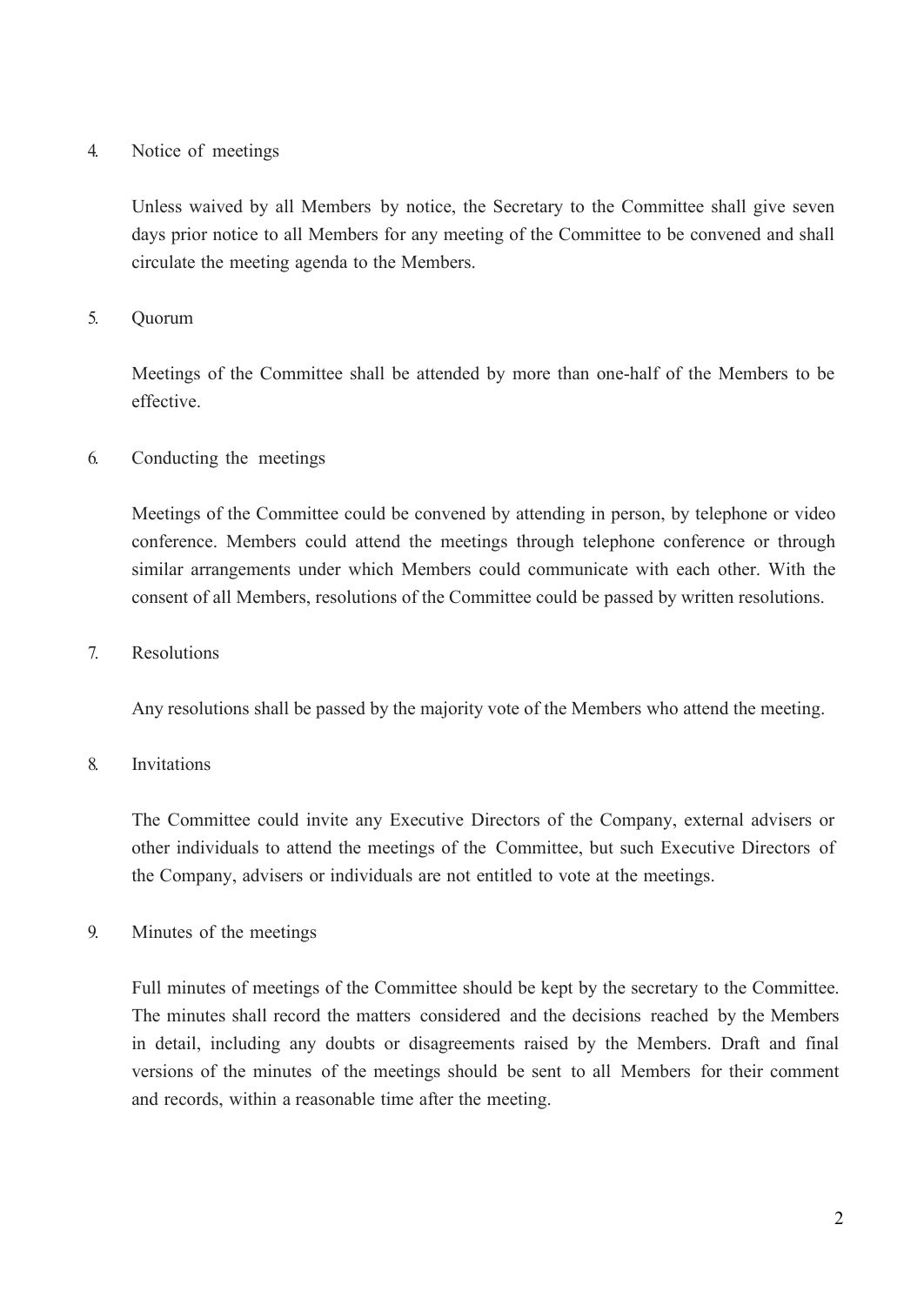# **Authority**

- 10. The Committee is granted the authority to investigate any activity within its terms of reference and all employees are directed to cooperate with the Committee. The Committee is authorized by the Board to obtain outside legal or other independent professional advice and to invite the attendance of outsiders with relevant experience and expertise if it considers this necessary.
- 11. The Committee shall report to the Board any suspected frauds and irregularities, failures of internal control and risk management or suspected infringements of laws, rules and regulations which come to its attention and are of sufficient importance to warrant the attention of the Board.
- 12. Where the Board disagrees with the Committee's view on the selection, appointment, resignation or dismissal of the external auditors, the Committee shall arrange for the corporate governance report in the annual report of the Company to include an explanation of the Committee's view and the reasons why the Board has taken a different view.
- 13. The Committee is to be provided with sufficient resources to discharge its duties.

## **Responsibility**

- 14. The Committee is to serve as a focal point for communication between other Directors of the Company, the external auditor and the internal auditor as regards their duties relating to financial and other reporting, risk management, internal controls, external and internal audits and such other matters as the Board determines from time to time.
- 15. The Committee is to assist the Board in fulfilling its responsibilities by providing an independent review and supervision of financial reporting, by satisfying themselves as to the effectiveness of the risk management and internal controls of the Company and its subsidiaries (the "**Group**"), and as to the adequacy of the external and internal audits.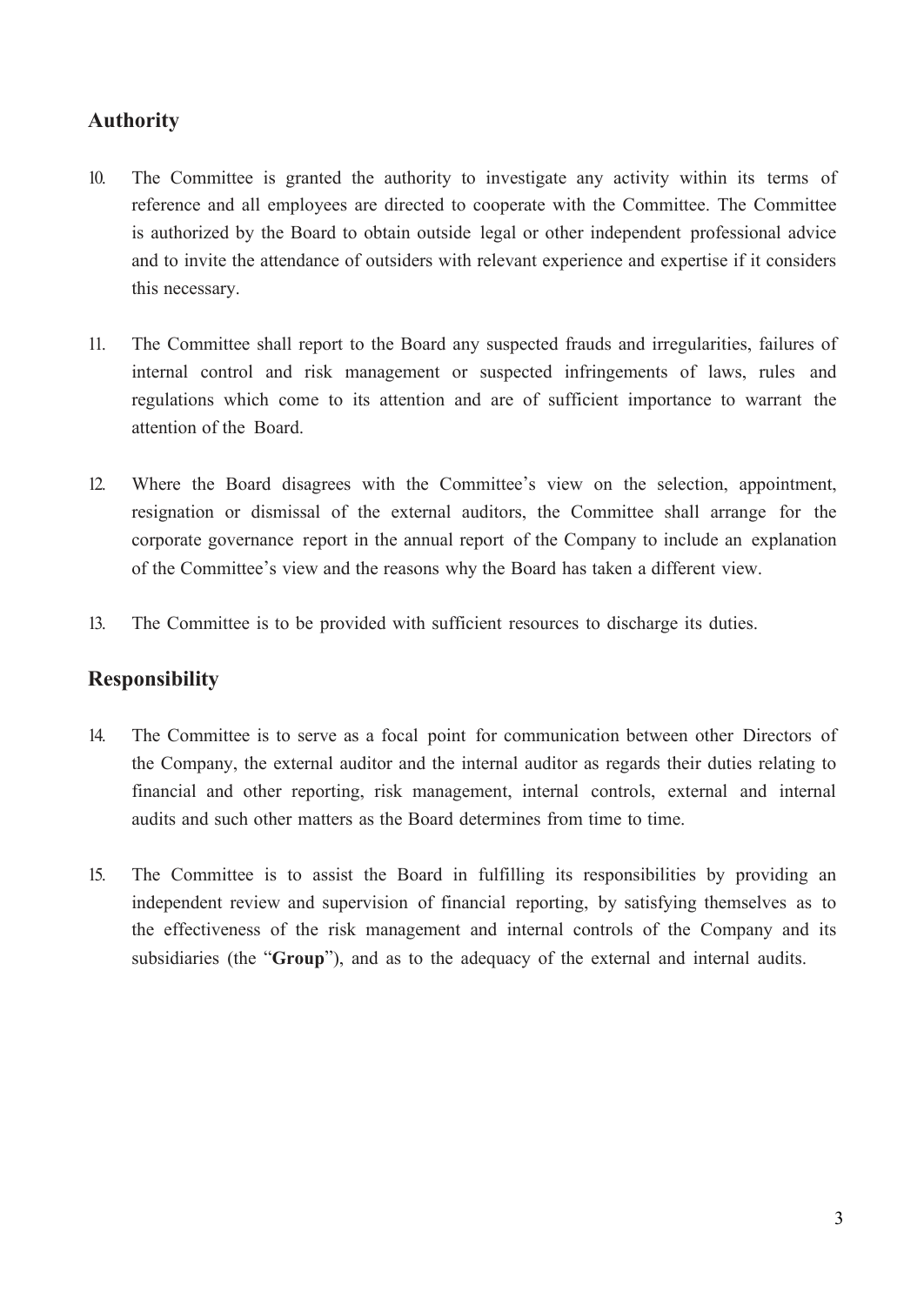## **Duties, powers and functions**

#### 16. The duties of the Committee are as follows:

#### *Relationship with the Company's auditors*

- (a) to be primarily responsible for making recommendations to the Board on the appointment, reappointment and removal of the Company's external auditor, and to approve the remuneration and terms of engagement of the Company's external auditor, and any questions of its resignation or dismissal;
- (b) to review and monitor the Company's external auditor's independence and objectivity and the effectiveness of the audit process in accordance with applicable standards. The Committee should discuss with the auditor the nature and scope of the audit and reporting obligations before the audit commences. Should there be more than one auditor firm participating, the Committee shall ensure the coordination between them;
- (c) to develop and implement policy on engaging the Company's external auditor to supply non-audit services. For this purpose, "external auditor" includes any entity that is under common control, ownership or management with the audit firm or any entity that a reasonable and informed third party knowing all relevant information would reasonably conclude to be part of the audit firm nationally or internationally. The Committee should report to the Board, identifying and making recommendations on any matters where action or improvement is needed;

#### *Review of the Company's financial information*

- (d) to monitor integrity of the Company's financial statements and annual report and accounts, half-year report and, if prepared for publication, quarterly reports, and to review significant financial reporting judgements contained in them. In reviewing these reports before submission to the Board, the Committee should focus particularly on:–
	- (i) any changes in accounting policies and practices;
	- (ii) major judgmental areas;
	- (iii) significant adjustments resulting from audit;
	- (iv) the going concern assumptions and any qualifications;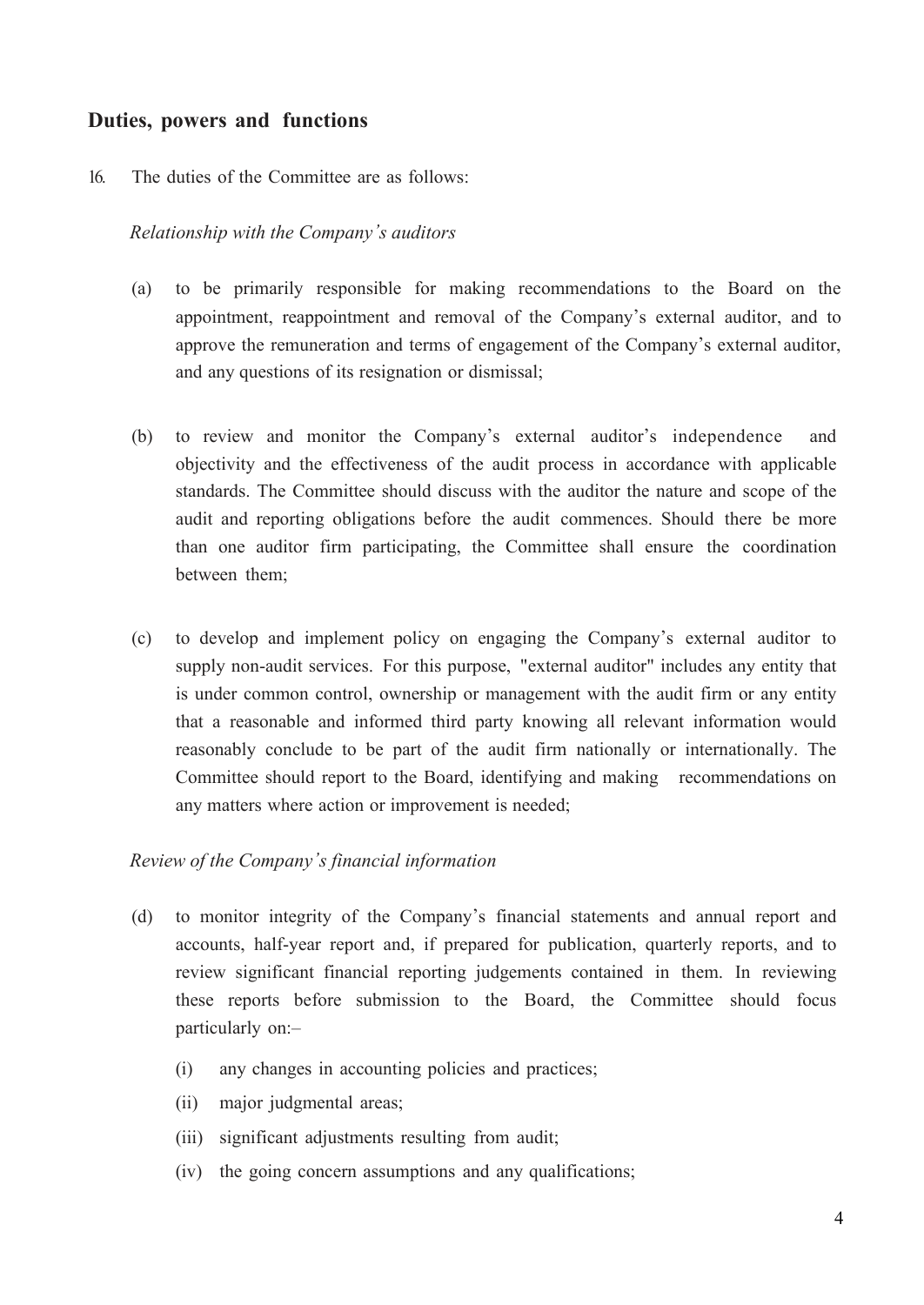- (v) compliance with accounting standards; and
- (vi) compliance with the Listing Rules and legal requirements in relation to financial reporting;
- (e) Regarding (d) above:–
	- (i) Members should liaise with the Board and senior management of the Company and the Committee must meet, at least twice a year, with the Company's auditors; and
	- (ii) The Committee should consider any significant or unusual items that are, or may need to be, reflected in the report and accounts, it should give due consideration to any matters that have been raised by the Company's staff responsible for the accounting and financial reporting function, compliance officer or auditors;
- (f) to discuss with the Company's external auditors questions and doubts arising in the audit of interim and annual accounts, and other matters that the auditors wish to discuss (such discussions may be conducted in the absence of the Company's management if necessary);
- (g) to review the letter to the Company's management from the Company's external auditors and the management's response;
- (h) if the Company's annual report includes statements about the Company's risk management and internal control systems, to review such statements prior to submission for the Board's approval;

# *Oversight of the Company's financial reporting system, risk management and internal control systems*

- (i) to review the Company's financial reporting, financial controls, and unless expressly addressed by a separately board risk committee, or by the Board itself, to review the Company's risk management and internal control systems;
- (j) to discuss the risk management and internal control systems with the Company's management to ensure that management has performed its duty to have effective systems. This discussion should include the adequacy of resources, staff qualifications and experience, training programmes and budget of the Company's accounting and financial reporting function;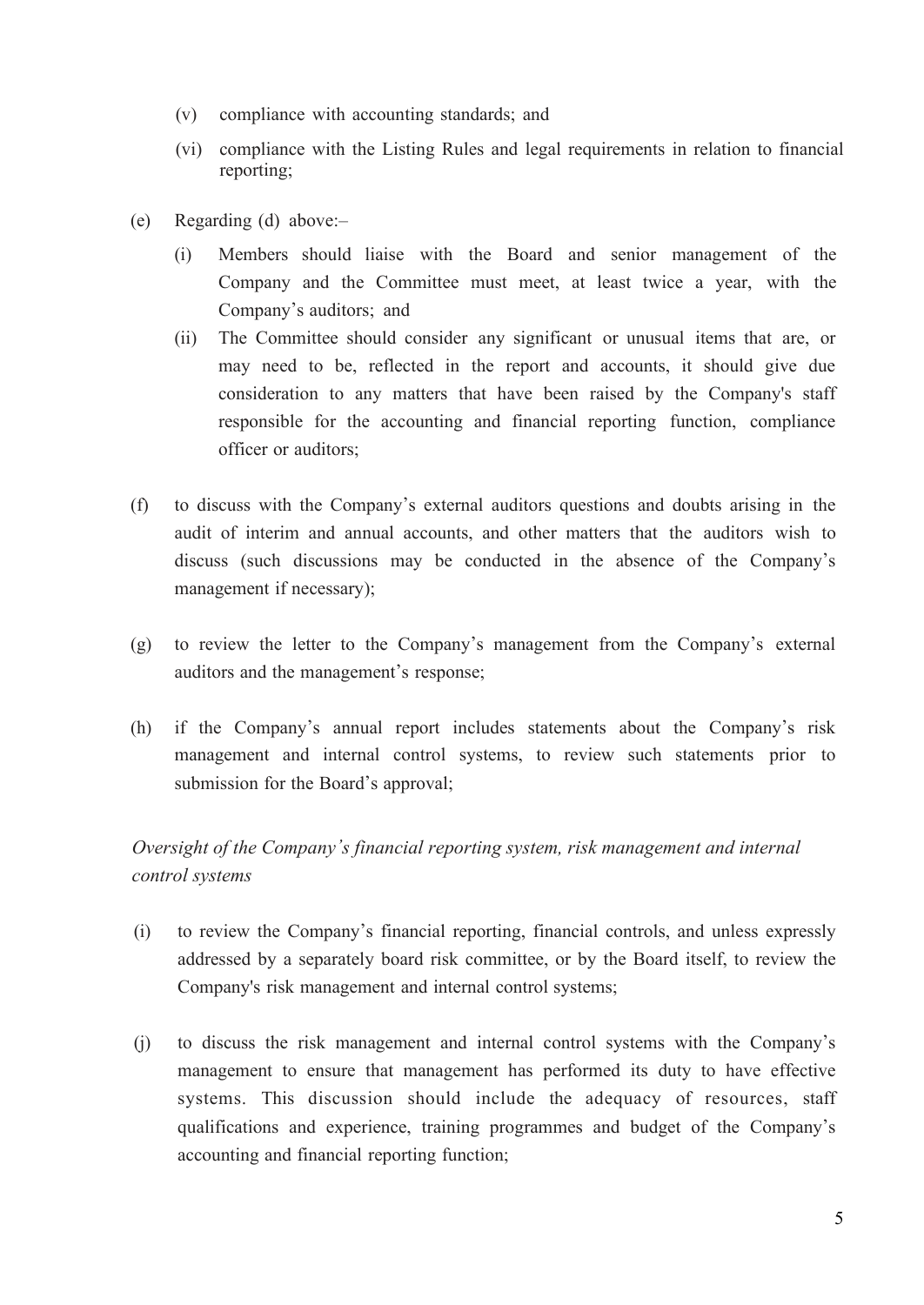- (k) to consider major investigation findings on risk management and internal control matters as delegated by the Board or on its own initiative and management's response to these findings;
- (l) where an internal audit function exists in the Company, to ensure co-ordination between the Company's internal and external auditors, and to ensure that the Company's internal audit function is adequately resourced and has appropriate standing within the Company, and to review and monitor its effectiveness;
- (m) to review the financial and accounting policies and practices of the Group;
- (n) to review the external auditor's management letter, any material queries raised by the auditor to management about accounting records, financial accounts or systems of control and management's response;
- (o) to ensure that the Board will provide a timely response to the issues raised in the external auditor's management letter;
- (p) to report to the Board on the matters in these terms of reference;
- (q) to consider other topics, as defined by the Board;

#### *Others*

- (r) to review arrangements employees of the Company can use, in confidence, to raise concerns about possible improprieties in financial reporting, internal control or other matters. The Committee should ensure that proper arrangements are in place for fair and independent investigation of these matters and for appropriate follow-up action; and
- (s) to act as the key representative body for overseeing the Company's relations with the Company's external auditor.
- 17. The Chairman of the Committee should attend, or in his/her absence, another member of the Committee or failing this his/her duly appointed delegate, should attend the annual general meeting to answer the questions from shareholders according to the invitation from the chairman of the Board.